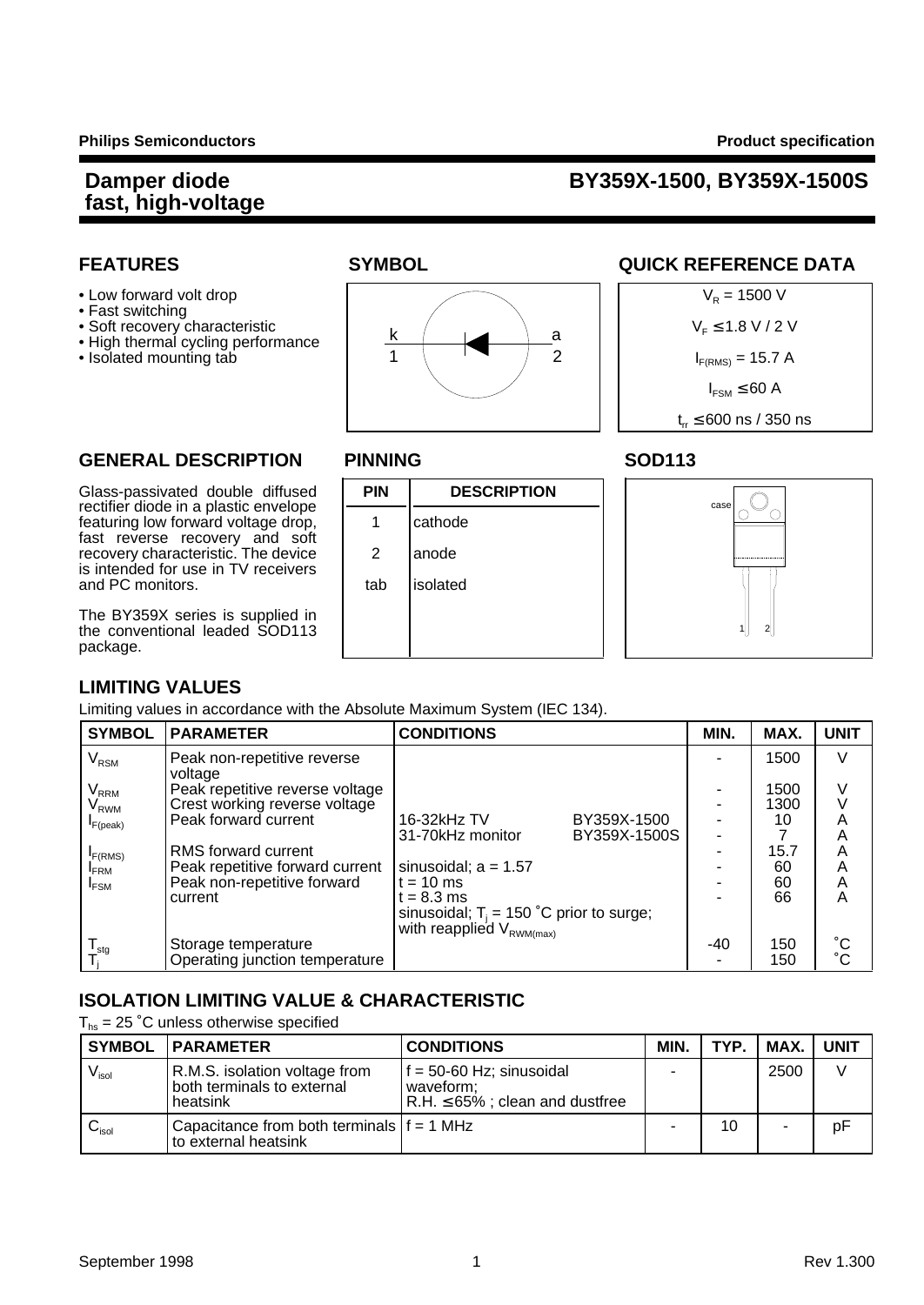# Damper diode<br>fast, high-voltage

#### BY359X-1500, BY359X-1500S

#### **THERMAL RESISTANCES**

|                                | <b>SYMBOL   PARAMETER</b>                                                               | <b>CONDITIONS</b>                                                      | MIN. | TYP.    | MAX.       | <b>UNIT</b>       |
|--------------------------------|-----------------------------------------------------------------------------------------|------------------------------------------------------------------------|------|---------|------------|-------------------|
| $R_{th\ j-hs}$<br>$R_{th\,ia}$ | Thermal resistance junction to<br>heatsink<br>Thermal resistance junction to<br>ambient | with heatsink compound<br>l without heatsink compound.<br>In free air. | -    | -<br>55 | 4.8<br>5.9 | K/W<br>K/W<br>K/W |

#### **STATIC CHARACTERISTICS**

 $T_i$  = 25 °C unless otherwise stated

|                |                  | BY359X-1500                                                      |             | BY359X-1500S   |             |             |             |
|----------------|------------------|------------------------------------------------------------------|-------------|----------------|-------------|-------------|-------------|
| <b>SYMBOL</b>  | <b>PARAMETER</b> | <b>CONDITIONS</b>                                                | TYP.        | MAX.           | <b>TYP</b>  | MAX.        | <b>UNIT</b> |
| $V_{\rm F}$    | Forward voltage  | $I_F = 20 A$<br>$I_F = 10 \text{ A}; T_i = 150^{\circ} \text{C}$ | 1.3<br>.00. | 1.8<br>$1.5\,$ | 1.5<br>1.25 | 2.0<br>1.75 |             |
| <sup>I</sup> R | Reverse current  | $V_R = 1300 \text{ V}$<br>$V_R$ = 1300 V;<br>$T_i = 100 °C$      | 10<br>50    | 100<br>300     | 10<br>100   | 100<br>600  | μA<br>μA    |

#### **DYNAMIC CHARACTERISTICS**

 $T_i$  = 25 °C unless otherwise stated

|                 |                                                  |                                                        | BY359X-1500 |             | BY359X-1500S |              |             |
|-----------------|--------------------------------------------------|--------------------------------------------------------|-------------|-------------|--------------|--------------|-------------|
| <b>SYMBOL</b>   | <b>PARAMETER</b>                                 | <b>CONDITIONS</b>                                      | TYP.        | <b>MAX</b>  | TYP.         | MAX.         | <b>UNIT</b> |
| $Q_{\rm s}$     | Reverse recovery time<br>Reverse recovery charge | $I_F = 2$ A; $V_R \ge 30$ V;<br>$-dIF/dt = 20 A/us$    | 0.47<br>1.6 | 0.60<br>2.0 | 0.28<br>0.70 | 0.35<br>0.95 | μs<br>μC    |
| $V_{\text{fr}}$ | Peak forward recovery voltage                    | $I_F = 10 \text{ A};$<br>dl <sub>e</sub> /dt = 30 A/µs | 11.0        |             | 17.0         |              |             |



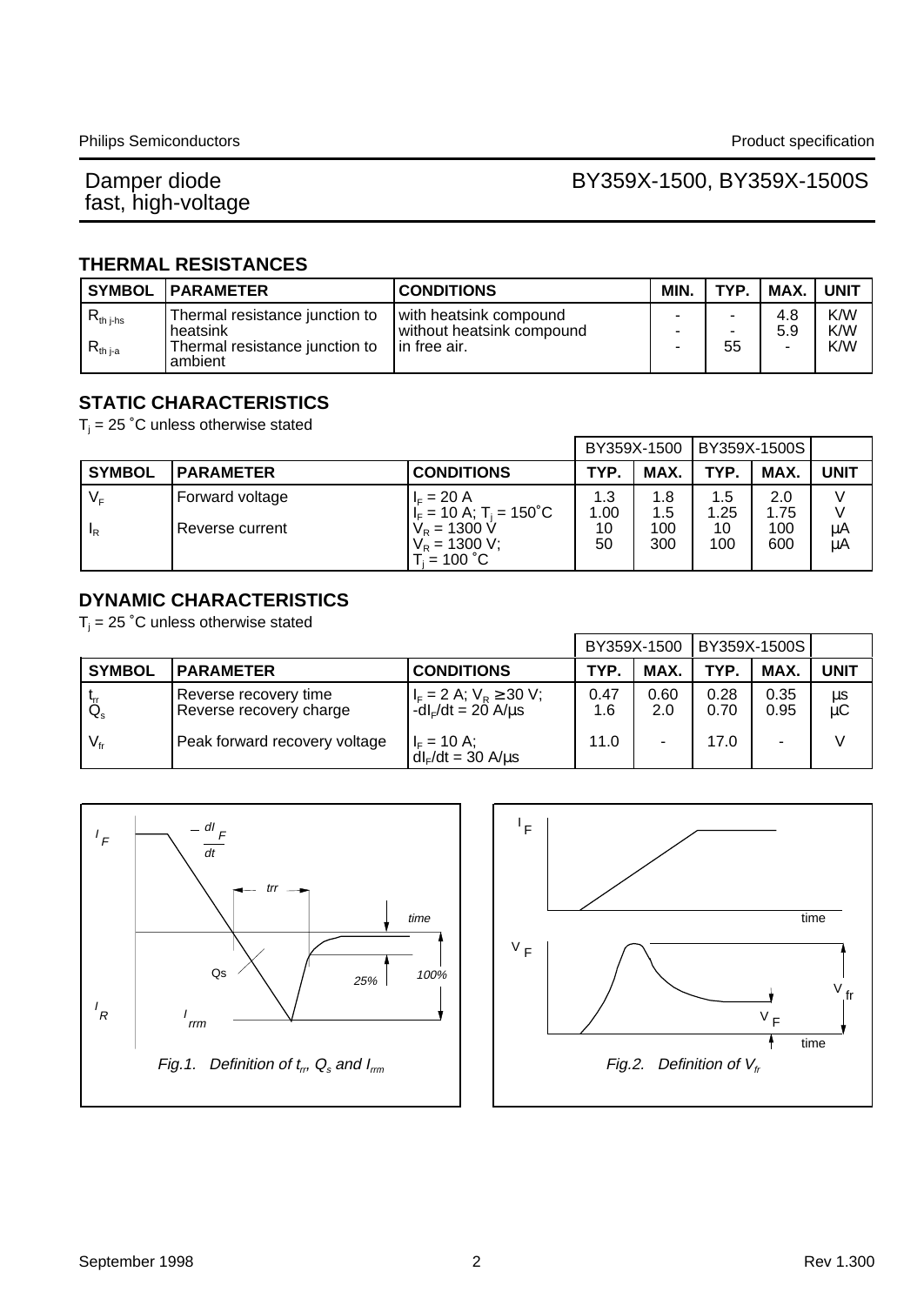# Damper diode<br>fast, high-voltage

#### BY359X-1500, BY359X-1500S

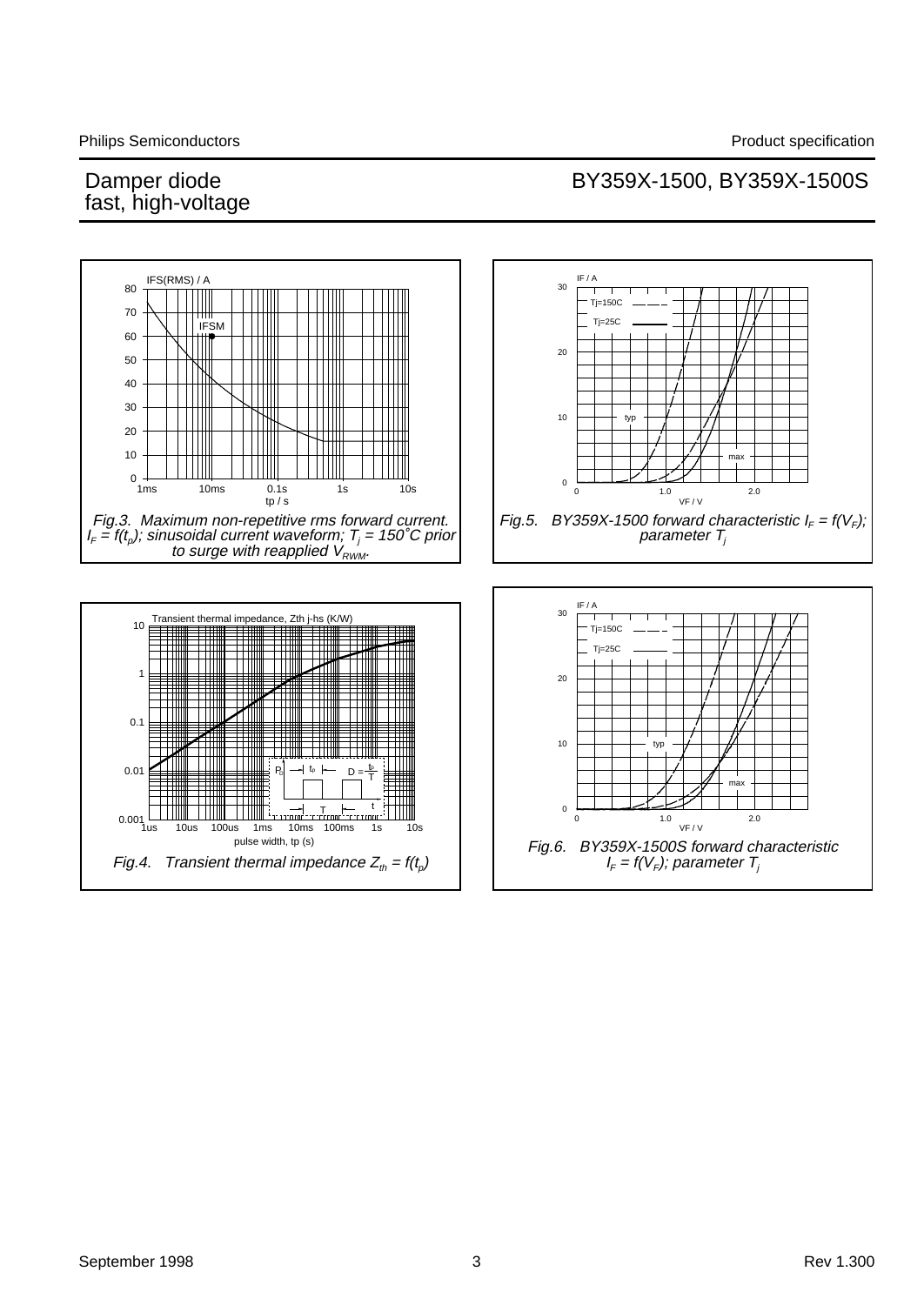# Damper diode<br>fast, high-voltage

### BY359X-1500, BY359X-1500S

#### **MECHANICAL DATA**



#### **Notes**

1. Refer to mounting instructions for F-pack envelopes.

2. Epoxy meets UL94 V0 at 1/8".